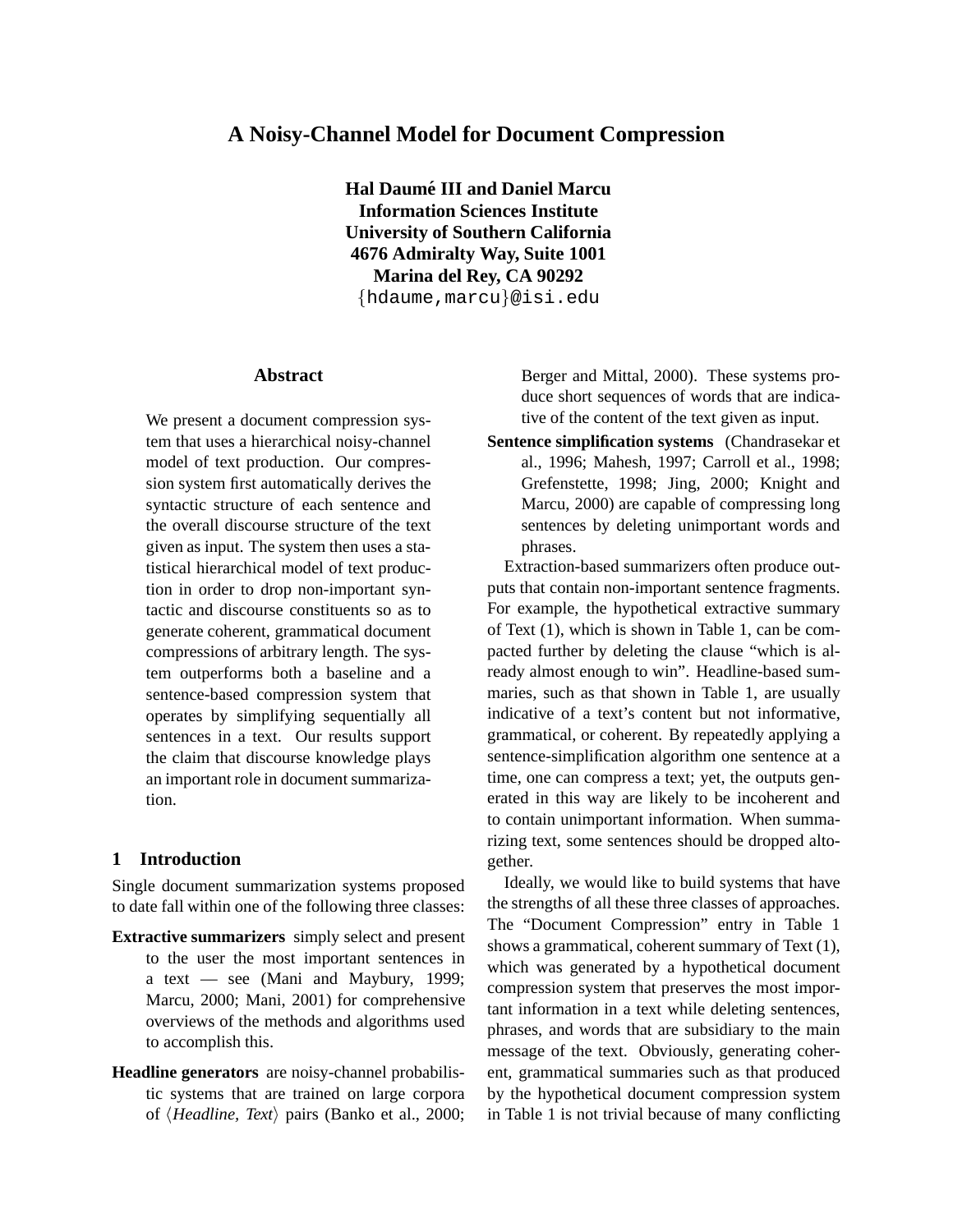| <b>Report Documentation Page</b>                                                                                                                                                                                                                                                                                                                                                                                                                                                                                                                                                                                                                                                                                                                                                                                                                                   |                             |                              |                           |                                                     | Form Approved<br>OMB No. 0704-0188 |  |  |
|--------------------------------------------------------------------------------------------------------------------------------------------------------------------------------------------------------------------------------------------------------------------------------------------------------------------------------------------------------------------------------------------------------------------------------------------------------------------------------------------------------------------------------------------------------------------------------------------------------------------------------------------------------------------------------------------------------------------------------------------------------------------------------------------------------------------------------------------------------------------|-----------------------------|------------------------------|---------------------------|-----------------------------------------------------|------------------------------------|--|--|
| Public reporting burden for the collection of information is estimated to average 1 hour per response, including the time for reviewing instructions, searching existing data sources, gathering and<br>maintaining the data needed, and completing and reviewing the collection of information. Send comments regarding this burden estimate or any other aspect of this collection of information,<br>including suggestions for reducing this burden, to Washington Headquarters Services, Directorate for Information Operations and Reports, 1215 Jefferson Davis Highway, Suite 1204, Arlington<br>VA 22202-4302. Respondents should be aware that notwithstanding any other provision of law, no person shall be subject to a penalty for failing to comply with a collection of information if it<br>does not display a currently valid OMB control number. |                             |                              |                           |                                                     |                                    |  |  |
| <b>1. REPORT DATE</b><br>2002                                                                                                                                                                                                                                                                                                                                                                                                                                                                                                                                                                                                                                                                                                                                                                                                                                      |                             | 2. REPORT TYPE               |                           | <b>3. DATES COVERED</b><br>00-00-2002 to 00-00-2002 |                                    |  |  |
| <b>4. TITLE AND SUBTITLE</b>                                                                                                                                                                                                                                                                                                                                                                                                                                                                                                                                                                                                                                                                                                                                                                                                                                       |                             |                              |                           |                                                     | 5a. CONTRACT NUMBER                |  |  |
| A Noisy-Channel Model for Document Compression                                                                                                                                                                                                                                                                                                                                                                                                                                                                                                                                                                                                                                                                                                                                                                                                                     |                             |                              |                           | <b>5b. GRANT NUMBER</b>                             |                                    |  |  |
|                                                                                                                                                                                                                                                                                                                                                                                                                                                                                                                                                                                                                                                                                                                                                                                                                                                                    |                             |                              |                           |                                                     | 5c. PROGRAM ELEMENT NUMBER         |  |  |
| 6. AUTHOR(S)                                                                                                                                                                                                                                                                                                                                                                                                                                                                                                                                                                                                                                                                                                                                                                                                                                                       |                             |                              | <b>5d. PROJECT NUMBER</b> |                                                     |                                    |  |  |
|                                                                                                                                                                                                                                                                                                                                                                                                                                                                                                                                                                                                                                                                                                                                                                                                                                                                    |                             |                              |                           |                                                     | <b>5e. TASK NUMBER</b>             |  |  |
|                                                                                                                                                                                                                                                                                                                                                                                                                                                                                                                                                                                                                                                                                                                                                                                                                                                                    |                             |                              |                           |                                                     | <b>5f. WORK UNIT NUMBER</b>        |  |  |
| 7. PERFORMING ORGANIZATION NAME(S) AND ADDRESS(ES)<br>8. PERFORMING ORGANIZATION<br><b>REPORT NUMBER</b><br>University of California, Information Sciences Institute , 4676 Admiralty<br>Way, Marina del Rey, CA, 90292                                                                                                                                                                                                                                                                                                                                                                                                                                                                                                                                                                                                                                            |                             |                              |                           |                                                     |                                    |  |  |
| 9. SPONSORING/MONITORING AGENCY NAME(S) AND ADDRESS(ES)                                                                                                                                                                                                                                                                                                                                                                                                                                                                                                                                                                                                                                                                                                                                                                                                            |                             |                              |                           | 10. SPONSOR/MONITOR'S ACRONYM(S)                    |                                    |  |  |
|                                                                                                                                                                                                                                                                                                                                                                                                                                                                                                                                                                                                                                                                                                                                                                                                                                                                    |                             |                              |                           | <b>11. SPONSOR/MONITOR'S REPORT</b><br>NUMBER(S)    |                                    |  |  |
| 12. DISTRIBUTION/AVAILABILITY STATEMENT<br>Approved for public release; distribution unlimited                                                                                                                                                                                                                                                                                                                                                                                                                                                                                                                                                                                                                                                                                                                                                                     |                             |                              |                           |                                                     |                                    |  |  |
| <b>13. SUPPLEMENTARY NOTES</b>                                                                                                                                                                                                                                                                                                                                                                                                                                                                                                                                                                                                                                                                                                                                                                                                                                     |                             |                              |                           |                                                     |                                    |  |  |
| 14. ABSTRACT                                                                                                                                                                                                                                                                                                                                                                                                                                                                                                                                                                                                                                                                                                                                                                                                                                                       |                             |                              |                           |                                                     |                                    |  |  |
| <b>15. SUBJECT TERMS</b>                                                                                                                                                                                                                                                                                                                                                                                                                                                                                                                                                                                                                                                                                                                                                                                                                                           |                             |                              |                           |                                                     |                                    |  |  |
| 16. SECURITY CLASSIFICATION OF:<br><b>17. LIMITATION OF</b>                                                                                                                                                                                                                                                                                                                                                                                                                                                                                                                                                                                                                                                                                                                                                                                                        |                             |                              |                           | 18. NUMBER                                          | 19a. NAME OF                       |  |  |
| a. REPORT<br>unclassified                                                                                                                                                                                                                                                                                                                                                                                                                                                                                                                                                                                                                                                                                                                                                                                                                                          | b. ABSTRACT<br>unclassified | c. THIS PAGE<br>unclassified | <b>ABSTRACT</b>           | OF PAGES<br>8                                       | <b>RESPONSIBLE PERSON</b>          |  |  |

**Standard Form 298 (Rev. 8-98)**<br>Prescribed by ANSI Std Z39-18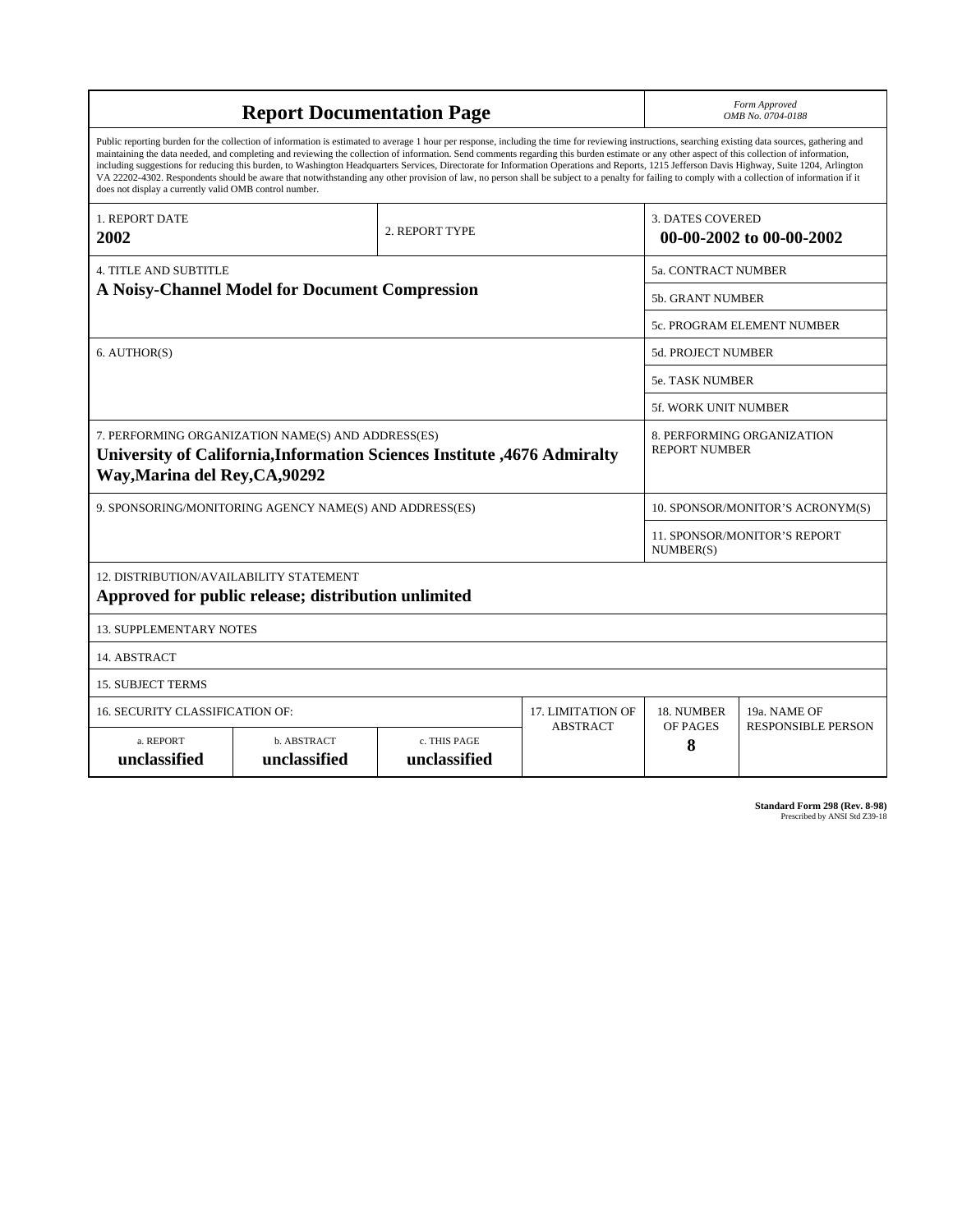| Type of    | Hypothetical output                                | Output               | Output is | Output is   |
|------------|----------------------------------------------------|----------------------|-----------|-------------|
| Summarizer |                                                    | contains <i>only</i> | coherent  | grammatical |
|            |                                                    | important info       |           |             |
| Extractive | John Doe has already secured the vote of most      |                      |           |             |
| summarizer | democrats in his constituency, which is already    |                      |           |             |
|            | almost enough to win. But without the support      |                      |           |             |
|            | of the governer, he is still on shaky ground.      |                      |           |             |
| Headline   | mayor vote constituency governer                   |                      |           |             |
| generator  |                                                    |                      |           |             |
| Sentence   | The mayor is now looking for re-election. John Doe |                      |           |             |
| simplifier | has already secured the vote of most democrats     |                      |           |             |
|            | in his constituency. He is still on shaky ground.  |                      |           |             |
| Document   | John Doe has secured the vote of most democrats.   |                      |           |             |
| compressor | But he is still on shaky ground.                   |                      |           |             |

Table 1: Hypothetical outputs generated by various types of summarizers.

goals<sup>1</sup>. The deletion of certain sentences may result in incoherence and information loss. The deletion of certain words and phrases may also lead to ungrammaticality and information loss.

The mayor is now looking for re-election. John Doe has already secured the vote of most democrats in his constituency, which is already almost enough to win. But without the support of the governer, he is still on shaky grounds. (1)

In this paper, we present a document compression system that uses hierarchical models of discourse and syntax in order to simultaneously manage all these conflicting goals. Our compression system first automatically derives the syntactic structure of each sentence and the overall discourse structure of the text given as input. The system then uses a statistical hierarchical model of text production in order to drop non-important syntactic and discourse units so as to generate coherent, grammatical document compressions of arbitrary length. The system outperforms both a baseline and a sentence-based compression system that operates by simplifying sequentially all sentences in a text.

# **2 Document Compression**

The document compression task is conceptually simple. Given a document  $D = \langle w_1 w_2 ... w_n \rangle$ , our goal is to produce a new document  $D'$  by "dropping" words  $w_i$  from  $D$ . In order to achieve this goal, we

extent the noisy-channel model proposed by Knight & Marcu (2000). Their system compressed sentences by dropping syntactic constituents, but could be applied to entire documents only on a sentenceby-sentence basis. As discussed in Section 1, this is not adequate because the resulting summary may contain many compressed sentences that are irrelevant. In order to extend Knight & Marcu's approach beyond the sentence level, we need to "glue" sentences together in a tree structure similar to that used at the sentence level. Rhetorical Structure Theory (RST) (Mann and Thompson, 1988) provides us this "glue."

The tree in Figure 1 depicts the RST structure of Text (1). In RST, discourse structures are nonbinary trees whose leaves correspond to *elementary discourse units (EDUs)*, and whose internal nodes correspond to contiguous text spans. Each internal node in an RST tree is characterized by a *rhetorical relation*. For example, the first sentence in Text (1) provides BACKGROUND information for interpreting the information in sentences 2 and 3, which are in a CONTRAST relation (see Figure 1). Each relation holds between two adjacent non-overlapping text spans called NUCLEUS and SATELLITE. (There are a few exceptions to this rule: some relations, such as LIST and CONTRAST, are multinuclear.) The distinction between nuclei and satellites comes from the empirical observation that the nucleus expresses what is more essential to the writer's purpose than the satellite.

Our system is able to analyze both the discourse structure of a document and the syntactic structure of each of its sentences or EDUs. It then compresses

<sup>&</sup>lt;sup>1</sup>A number of other systems use the outputs of extractive summarizers and repair them to improve coherence (DUC, 2001; DUC, 2002). Unfortunately, none of these seems flexible enough to produce in one shot good summaries that are simultaneously coherent and grammatical.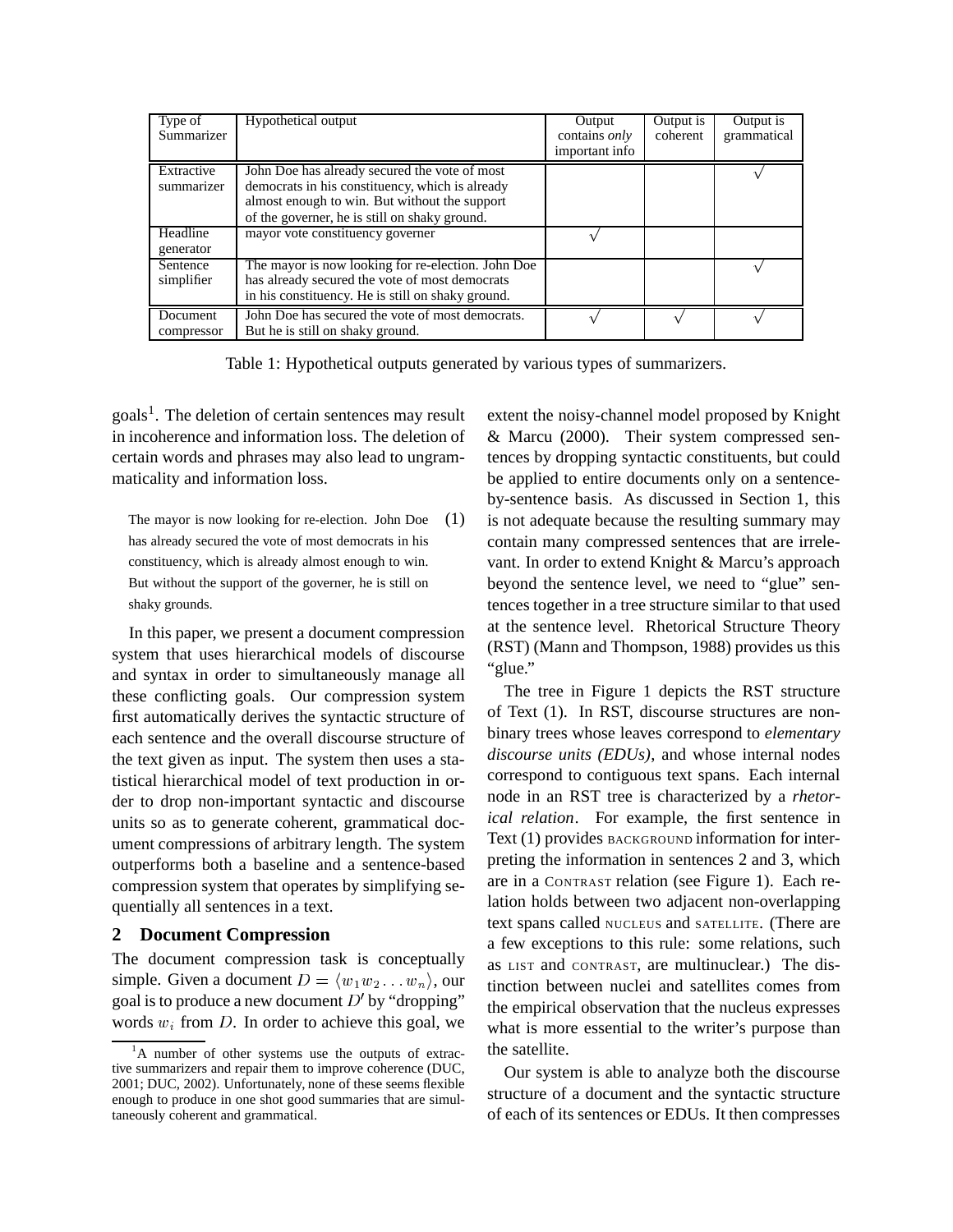the document by dropping either syntactic or discourse constituents.

#### **3 A Noisy-Channel Model**

For a given document  $D$ , we want to find the summary text  $S$  that maximizes  $P(S|D)$ . Using Bayes rule, we flip this so we end up maximizing  $P(D|S)P(S)$ . Thus, we are left with modelling two probability distributions:  $P(D|S)$ , the probability of a document  $D$  given a summary  $S$ , and  $P(S)$ , the probability of a summary. We assume that we are given the discourse structure of each document and the syntactic structures of each of its EDUs.

The intuitive way of thinking about this application of Bayes rule, reffered to as the noisy-channel model, is that we start with a summary  $S$  and add "noise" to it, yielding a longer document  $D$ . The noise added in our model consists of words, phrases and discourse units.

For instance, given the document "John Doe has secured the vote of most democrats." we could add words to it (namely the word "already") to generate "John Doe has already secured the vote of most democrats." We could also choose to add an entire syntactic constituent, for instance a prepositional phrase, to generate "John Doe has secured the vote of most democrats *in his constituency*." These are both examples of sentence expansion as used previously by Knight & Marcu (2000).

Our system, however, also has the ability to expand on a core message by adding discourse constituents. For instance, it could decide to add another discourse constituent to the original summary "John Doe has secured the vote of most democrats" by CONTRASTing the information in the summary with the uncertainty regarding the support of the governor, thus yielding the text: "John Doe has secured the vote of most democrats. *But without the support of the governor, he is still on shaky ground*."

As in any noisy-channel application, there are three parts that we have to account for if we are to build a complete document compression system: the channel model, the source model and the decoder. We describe each of these below.

**The source model** assigns to a string the probability  $P(S)$ , the probability that the summary S is good English. Ideally, the source model should disfavor ungrammatical sentences and documents containing incoherently juxtaposed sentences.

- **The channel model** assigns to any document/summary pair a probability  $P(D|S)$ . This models the extent to which  $D$  is a good expansion of  $S$ . For instance, if  $S$  is "The mayor is now looking for re-election.",  $D_1$  is "The mayor is now looking for re-election. *He has to secure the vote of the democrats.*" and  $D_2$  is "The major is now looking for re-election. *Sharks have sharp teeth.*", we expect  $P(D_1|S)$  to be higher than  $P(D_2|S)$ because  $D_1$  expands on  $S$  by elaboration, while  $D_2$  shifts to a different topic, yielding an incoherent text.
- **The decoder** searches through all possible summaries of a document  $D$  for the summary  $S$  that maximizes the posterior probability  $P(D|S)P(S)$ .

Each of these parts is described below.

#### **3.1 Source model**

The job of the source model is to assign a score  $P(S)$  to a compression independent of the original document. That is, the source model should measure how good English a summary is (independent of whether it is a good compression or not). Currently, we use a bigram measure of quality (trigram scores were also tested but failed to make a difference), combined with non-lexicalized context-free syntactic probabilities and context-free discourse probabilities, giving  $P(S) = P_{bigarm}(S) * P_{PCFG}(S) *$  $P_{DPCFG}(S)$ . It would be better to use a lexicalized context free grammar, but that was not possible given the decoder used.

## **3.2 Channel model**

The channel model is allowed to add syntactic constituents (through a stochastic operation called *constituent-expand*) or discourse units (through another stochastic operation called *EDU-expand*). Both of these operations are performed on a combined discourse/syntax tree called the DS-tree. The DS-tree for Text (1) is shown in Figure 1 for reference.

Suppose we start with the summary  $S =$  "The mayor is looking for re-election." A constituent-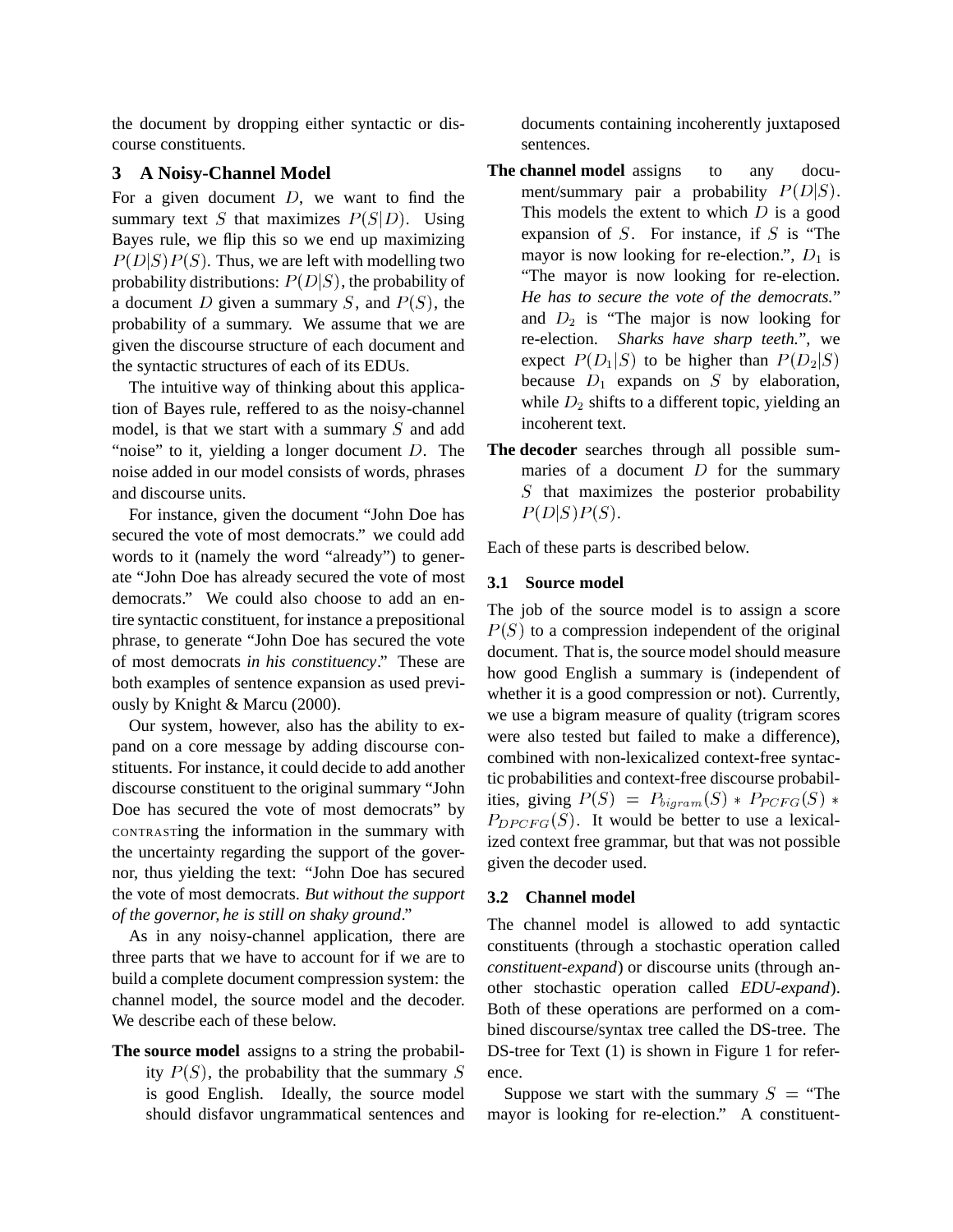

Figure 1: The discourse (full)/syntax (partial) tree for Text (1).

expand operation could insert a syntactic constituent, such as "this year" anywhere in the syntactic tree of  $S$ . A constituent-expand operation could also add single words: for instance the word "now" could be added between "is" and "looking," yielding  $D =$  "The mayor is *now* looking for re-election." The probability of inserting this word is based on the syntactic structure of the node into which it's inserted.

Knight and Marcu (2000) describe in detail a noisy-channel model that explains how short sentences can be expanded into longer ones by inserting and expanding syntactic constituents (and words). Since our *constituent-expand* stochastic operation simply reimplements Knight and Marcu's model, we do not focus on them here. We refer the reader to (Knight and Marcu, 2000) for the details.

In addition to adding syntactic constituents, our system is also able to add discourse units. Consider the summary  $S =$  "John Doe has already secured the vote of most democrats in his consituency." Through a sequence of discourse expansions, we can expand upon thissummary to reach the original text. A complete discourse expansion process that would occur starting from this initial summary to generate the original document is shown in Figure 2.

In this figure, we can follow the sequence of steps required to generate our original text, beginning with our summary  $S$ . First, through an operation *D-Project* ("D" for "D"iscourse), we increase the depth of the tree, adding an intermediate NUC=SPAN node. This projection adds a factor of  $P(\text{Nuc}=Span \rightarrow \text{Nuc}=Span \mid \text{Nuc}=Span)$  to the probability of this sequence of operations (as is shown under the arrow).

We are now able to perform the second operation, *D-Expand*, with which we expand on the core message contained in  $S$  by adding a satellite which evaluates the information presented in  $S$ . This expansion adds the probability of performing the expansion (called the discourse expansion probabilities,  $P_{DE}$ . An example discourse expansion probability, written  $P(Nuc=Span \rightarrow Nuc=Span$  Sat=Eval Nuc=Span  $\rightarrow$ Nuc=Span), reflects the probability of adding an evaluation satellite onto a nuclear span).

The rest of Figure 2 shows some of the remaining steps to produce the original document, each step labeled with the appropriate probability factors. Then, the probability of the entire expansion is the product of all those listed probabilities combined with the appropriate probabilities from the syntax side of things. In order to produce the final score  $P(D|S)$ for a document/summary pair, we multiply together each of the expansion probabilities in the path leading from  $S$  to  $D$ .

For estimating the parameters for the discourse models, we used an RST corpus of 385 Wall Street Journal articles from the Penn Treebank, which we obtained from LDC. The documents in the corpus range in size from 31 to 2124 words, with an average of 458 words per document. Each document is paired with a discourse structure that was manu-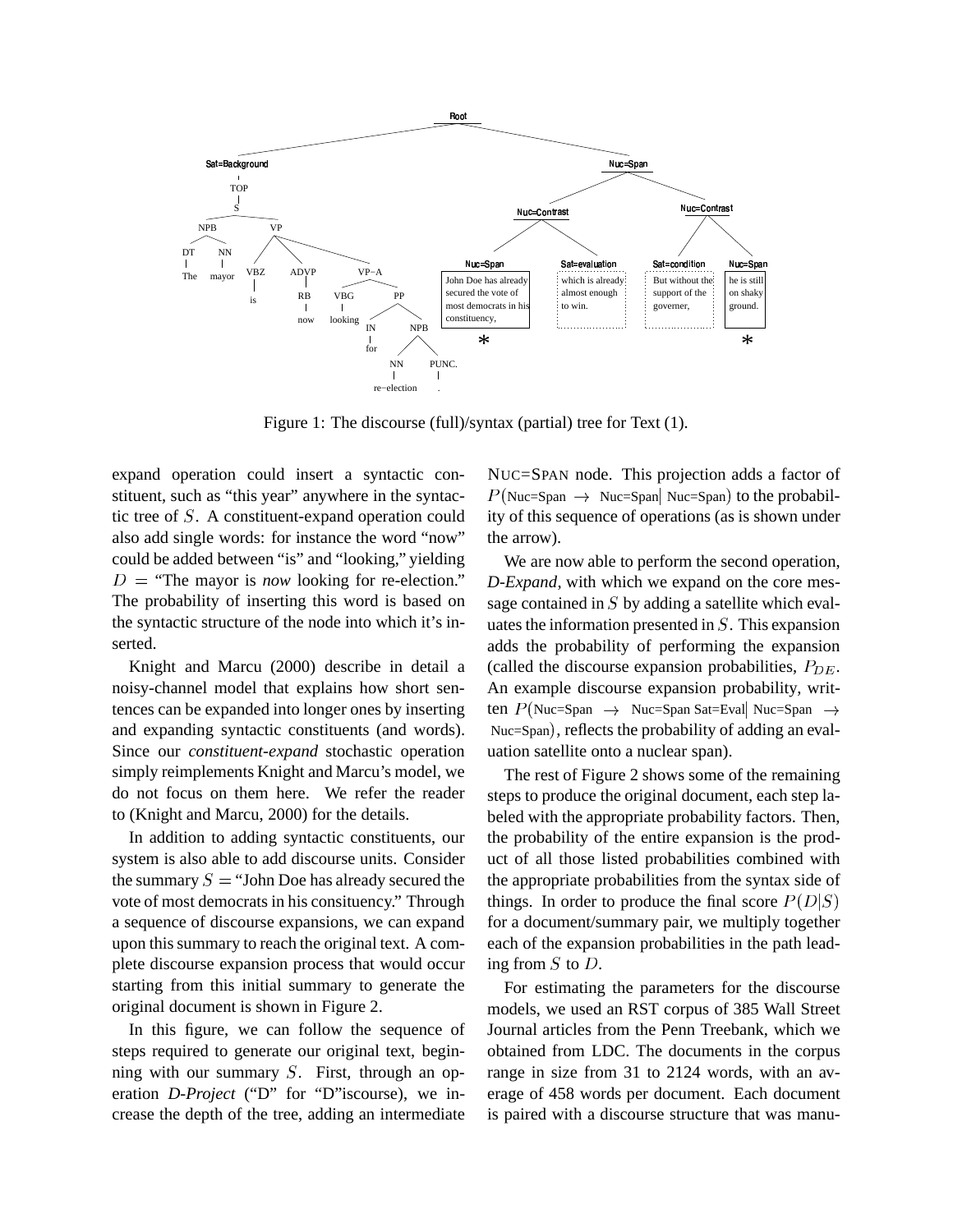

Figure 2: A sequence of discourse expansions for Text (1) (with probability factors).

ally built in the style of RST. (See (Carlson et al., 2001) for details concerning the corpus and the annotation process.) From this corpus, we were able to estimate parameters for a discourse PCFG using standard maximum likelihood methods.

Furthermore, 150 document from the same corpus are paired with extractive summaries on the EDU level. Human annotators were asked which EDUs were most important; suppose in the example DStree (Figure 1) the annotators marked the second and fifth EDUs (the starred ones). These stars are propagated up, so that any discourse unit that has a descendent considered important is also considered important. From these annotations, we could deduce that, to compress a NUC=CONTRAST that has two children, NUC=SPAN and SAT=EVALUATION, we can drop the evaluation satellite. Similarly, we can compress a NUC=CONTRAST that has two children, SAT=CONDITION and NUC=SPAN by dropping the first discourse constituent. Finally, we can compress the ROOT deriving into SAT=BACKGROUND NUC=SPAN by dropping the SAT=BACKGROUND constituent. We keep counts of each of these examples and, once collected, we normalize them to get the discourse expansion probabilities.

### **3.3 Decoder**

The goal of the decoder is to combine  $P(S)$  with  $P(D|S)$  to get  $P(S|D)$ . There are a vast number of potential compressions of a large DS-tree, but we can efficiently pack them into a shared-forest structure, as described in detail by Knight & Marcu (2000). Each entry in the shared-forest structure has three associated probabilities, one from the source syntax PCFG, one from the source discourse PCFG and one from the expansion-template probabilities described in Section 3.2. Once we have generated a forest representing all possible compressions of the original document, we want to extract the best (or the  $n$ -best) trees, taking into account both the expansion probabilities of the channel model and the bigram and syntax and discourse PCFG probabilities of the source model. Thankfully, such a generic extractor has already been built (Langkilde, 2000). For our purposes, the extractor selects the trees with the best combination of LM and expansion scores after performing an exhaustive search over all possible summaries. It returns a list of such trees, one for each possible length.

### **4 System**

The system developed works in a pipelined fashion as shown in Figure 3. The first step along the pipeline is to generate the discourse structure. To do this, we use the decision-based *discourse parser* described by Marcu  $(2000)^2$ . Once we have the discourse structure, we send each EDU off to a *syn-*

 $2$ The discourse parser achieves an f-score of 38.2 for EDU identification, 50.0 for identifying hierarchical spans, 39.9 for nuclearity identification and 23.4 for relation tagging.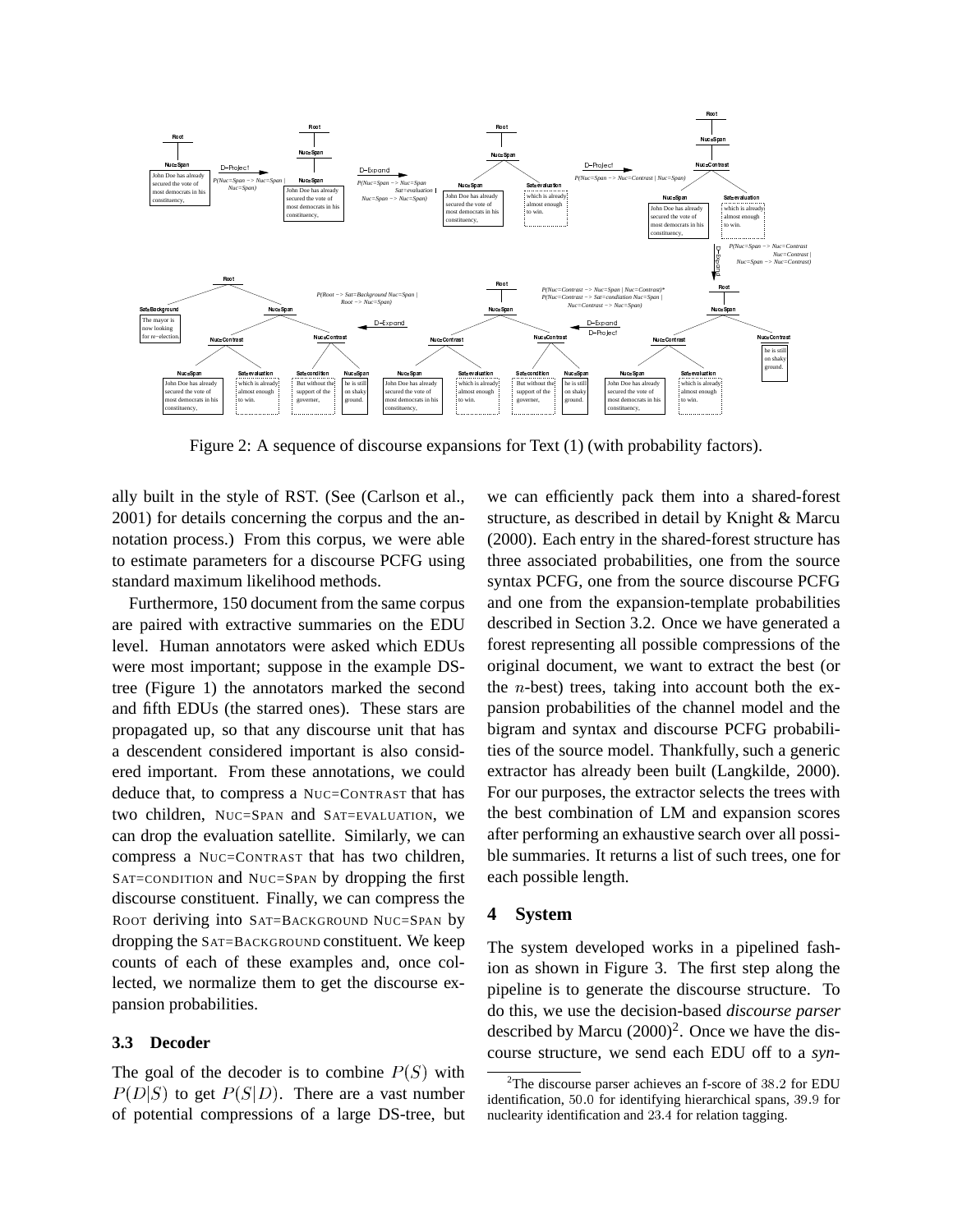

Figure 3: The pipeline of system components.

*tactic parser* (Collins, 1997). The syntax trees of the EDUs are then merged with the discourse tree in the *forest generator* to create a DS-tree similar to that shown in Figure 1. From this DS-tree we generate a forest that subsumes all possible compressions. This forest is then passed on to the forest ranking system which is used as *decoder* (Langkilde, 2000). The decoder gives us a list of possible compressions, for each possible length. Example compressions of Text (1) are shown in Figure 4 together with their respective log-probabilities.

In order to choose the "best" compression at any possible length, we cannot rely only on the log-probabilities, lest the system always choose the shortest possible compression. In order to compensate for this, we normalize by length. However, in practice, simply dividing the log-probability by the length of the compression is insufficient for longer documents. Experimentally, we found a reasonable metric was to, for a compression of length  $n$ , divide each log-probability by  $n^{1.2}$ . This was the job of the *length chooser* from Figure 3, and enabled us to choose a single compression for each document, which was used for evaluation. (In Figure 4, the compression chosen by the length selector is italicized and was the shortest one<sup>3</sup>.)

## **5 Results**

For testing, we began with two sets of data. The first set is drawn from the Wall Street Journal (WSJ) portion of the Penn Treebank and consists of 16 documents, each containing between  $41$  and  $87$  words. The second set is drawn from a collection of student compositions and consists of 5 documents, each containing between 64 and 91 words. We call this set the MITRE corpus (Hirschman et al., 1999). We would liked to have run evaluations on longer documents. Unfortunately, the forests generated even for relatively small documents are huge. Because there are an exponential number of summaries that can be generated for any given text<sup>4</sup>, the decoder runs out of memory for longer documents; therefore, we selected shorter subtexts from the original documents.

We used both the WSJ and Mitre data for evaluation because we wanted to see whether the performance of our system varies with text genre. The Mitre data consists mostly of short sentences (average document length from Mitre is 6 sentences), quite in constrast to the typically long sentences in the Wall Street Journal articles (average document length from WSJ is  $3.25$  sentences).

For purpose of comparison, the Mitre data was compressed using five systems:

- **Random:** Drops random words (each word has a 50% chance of being dropped (baseline).
- **Hand:** Hand compressions done by a human.
- **Concat:** Each sentence is compressed individually; the results are concatenated together, using Knight & Marcu's (2000) system here for comparison.
- **EDU:** The system described in this paper.
- **Sent:** Because syntactic parsers tend not to work well parsing just clauses, this system merges together leaves in the discourse tree which are in the same sentence, and then proceeds as described in this paper.

The Wall Street Journal data was evaluated on the above five systems as well as two additions. Since the correct discourse trees were known for these data, we thought it wise to test the systems using these human-built discourse trees, instead of the automatically derived ones. The additionall two systems were:

**PD-EDU:** Same as **EDU** except using the perfect discourse trees, available from the RST corpus (Carlson et al., 2001).

 $3$ This tends to be the case for very short documents, as the compressions never get sufficiently long for the length normalization to have an effect.

<sup>&</sup>lt;sup>4</sup>In theory, a text of  $n$  words has  $2<sup>n</sup>$  possible compressions.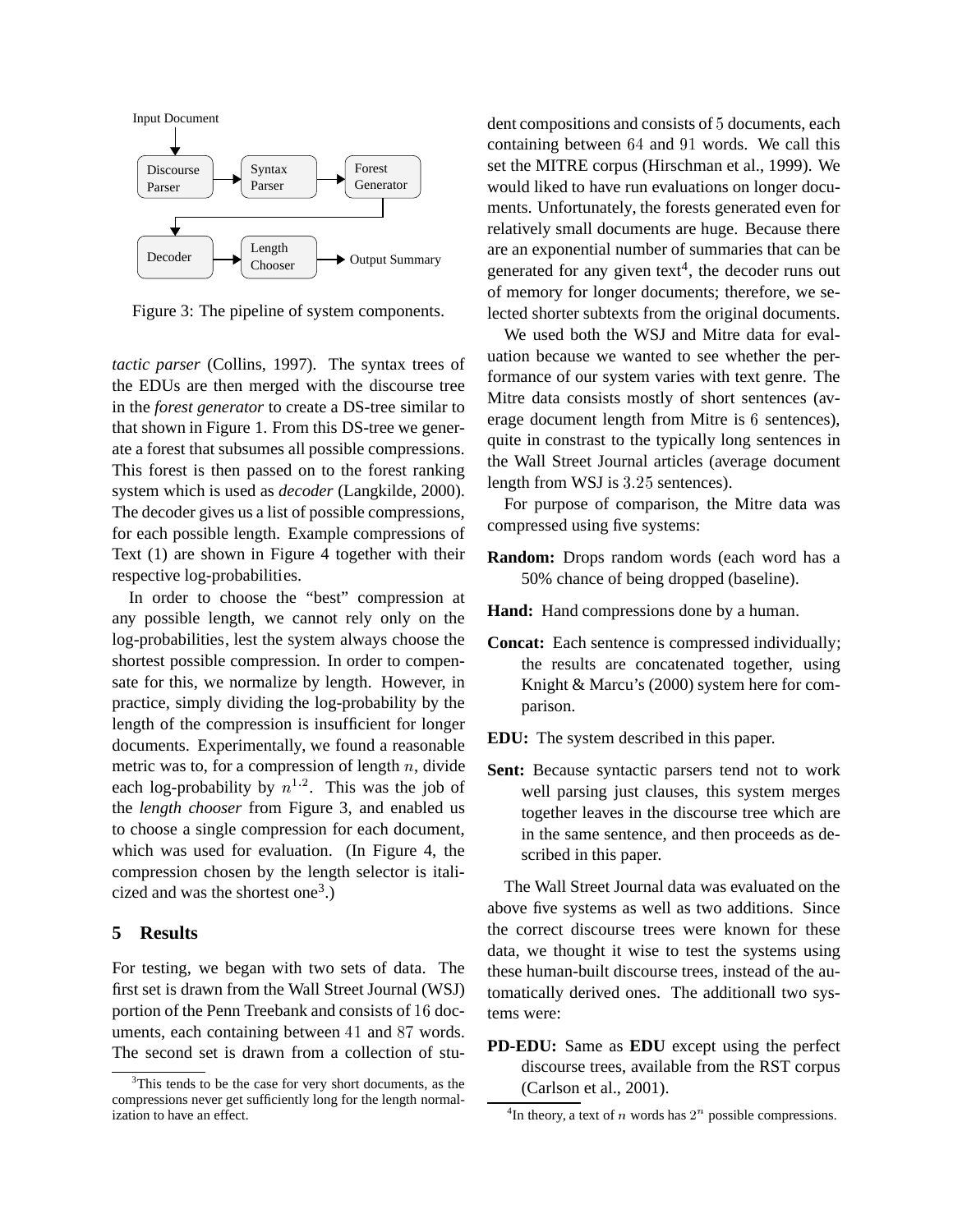| len | log prob    | best compression                                                                                                                         |
|-----|-------------|------------------------------------------------------------------------------------------------------------------------------------------|
| -8  | $-118.9060$ | Mayor is now looking which is enough.                                                                                                    |
| 13. | $-137.1010$ | The mayor is now looking which is already almost enough to win.                                                                          |
| 16. | $-147.5970$ | The mayor is now looking but without support, he is still on shaky ground.                                                               |
| 18  | $-160.4310$ | Mayor is now looking but without the support of governer, he is still on shaky ground.                                                   |
| 22  | $-176.1990$ | The mayor is now looking for re-election but without the support of the governer, he is still on shaky<br>ground.                        |
| -28 | $-239.9490$ | The mayor is now looking which is already almost enough to win. But without the support of the<br>governer, he is still on shaky ground. |

Figure 4: Possible compressions for Text (1).

# **PD-Sent:** The same as **Sent** except using the perfect discourse trees.

Six human evaluators rated the systems according to three metrics. The first two, presented together to the evaluators, were grammaticality and coherence; the third, presented separately, was summary quality. Grammaticality was a judgment of how good the English of the compressions were; coherence included how well the compression flowed (for instance, anaphors lacking an antecedent would lower coherence). Summary quality, on the other hand, was a judgment of how well the compression retained the meaning of the original document. Each measure was rated on a scale from  $1$  (worst) to  $5$ (best).

We can draw several conclusions from the evaluation results shown in Table 2 along with average compression rate (*Cmp*, the length of the compressed document divided by the original length).<sup>5</sup> First, it is clear that genre influences the results. Because the Mitre data contained mostly short sentences, the syntax and discourse parsers made fewer errors, which allowed for better compressions to be generated. For the Mitre corpus, compressions obtained starting from discourse trees built above the sentence level were better than compressions obtained starting from discourse trees built above the EDU level. For the WSJ corpus, compression obtained starting from discourse trees built above the sentence level were more grammatical, but less coherent than compressions obtained starting from discourse trees built above the EDU level. Choosing the manner in which the discourse and syntactic representations of texts are mixed should be influenced by the genre of the texts one is interested to compress.

|            | WSJ                 | Mitre                            |  |  |
|------------|---------------------|----------------------------------|--|--|
|            | Cmp Grm Coh Qual    | Cmp Grm Coh Qual                 |  |  |
| Random     | 0.51 1.60 1.58 2.13 | $\overline{0.47}$ 1.43 1.77 1.80 |  |  |
| Concat     | 0.44 3.30 2.98 2.70 | 0.42 2.87 2.50 2.08              |  |  |
| <b>EDU</b> | 0.49 3.36 3.33 3.03 | 0.47 3.40 3.30 2.60              |  |  |
| Sent       | 0.47 3.45 3.16 2.88 | 0.44 4.27 3.63 3.36              |  |  |
| PD-EDU     | 0.47 3.61 3.23 2.95 |                                  |  |  |
| PD-Sent    | 0.48 3.96 3.65 2.84 |                                  |  |  |
| Hand       | 0.59 4.65 4.48 4.53 | 0.46 4.97 4.80 4.52              |  |  |

Table 2: Evaluation Results

The compressions obtained starting from perfectly derived discourse trees indicate that perfect discourse structures help greatly in improving coherence and grammaticality of generated summaries. It was surprising to see that the summary quality was affected negatively by the use of perfect discourse structures (although not statistically significant). We believe this happened because the text fragments we summarized were extracted from longer documents. It is likely that had the discourse structures been built specifically for these short text snippets, they would have been different. Moreover, there was no component designed to handle cohesion; thus it is to be expected that many compressions would contain dangling references.

Overall, all our systems outperformed both the Random baseline and the Concat systems, which empirically show that discourse has an important role in document summarization. We performed  $t$ tests on the results and found that on the Wall Street Journal data, the differences in score between the Concat and Sent systems for grammaticality and coherence were statistically significant at the 95% level, but the difference in score for summary quality was not. For the Mitre data, the differences in score between the Concat and Sent systems for grammaticality and summary quality were statistically significant at the 95% level, but the difference in score for

 $5$ We did not run the system on the MITRE data with perfect discourse trees because we did not have hand-built discourse trees for this corpus.